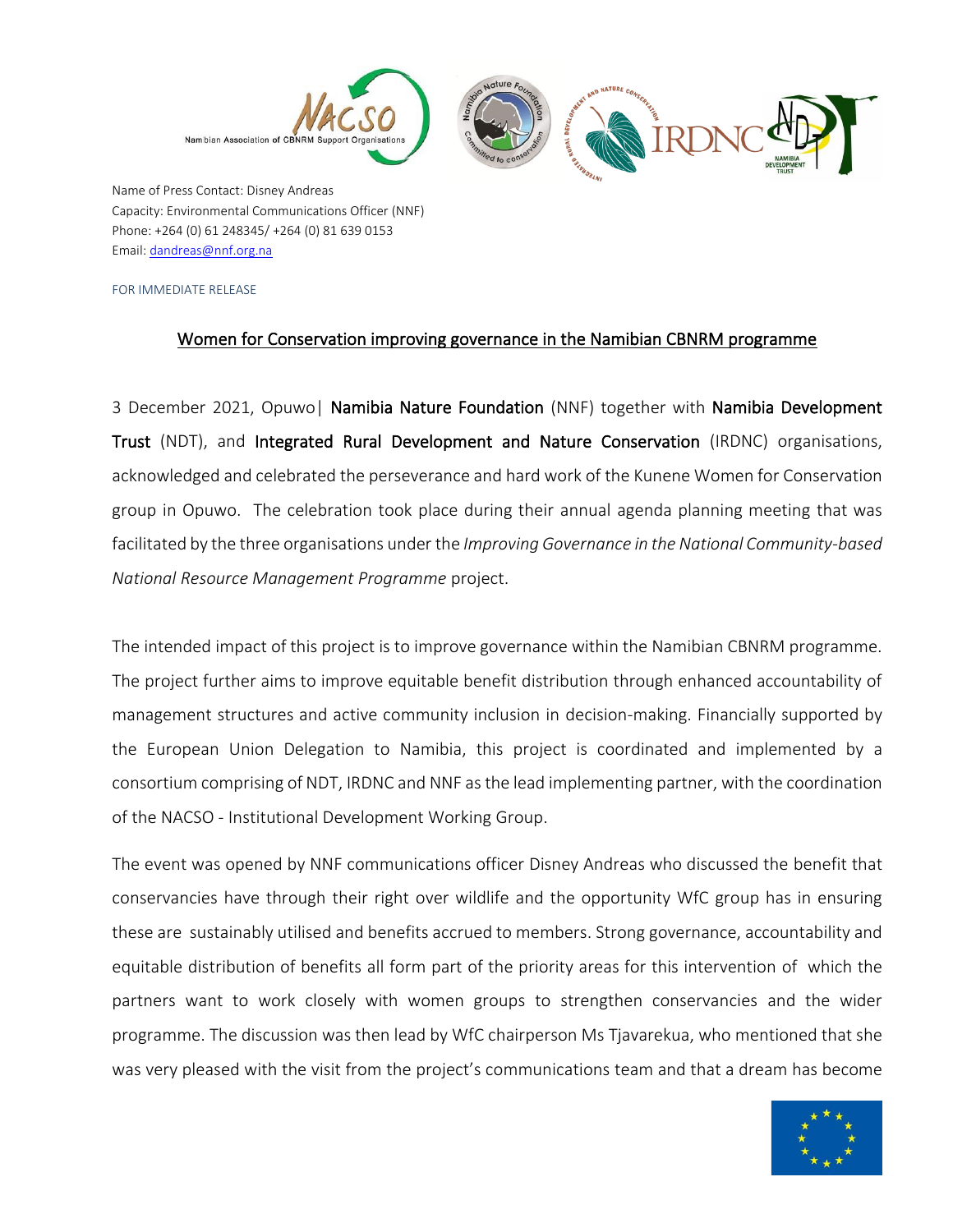

a reality because of the acknowledgment received from the EU. Ms Tjavarekua stated that: "Women have a voice within the communities too, and we also uptake the role of a mother, not only to our households, but to our communities. It is therefore important for us to take lead in conservation together with the men in our conservancies."

The Women for Conservation initiative was started in 2018 during a 4 day field trip to Ombonde People's Park. The trip was attend by several conservation conscious individuals including IRDNC Executive Director Mr John Kasaona, founder of IRDNC, the late Garth Owen-Smith, and the Kunene Regional Communal Conservancy Association and chairperson of Omatendeka conservancy. Amongst these important heads, a decision was made and a blessing was given to the formation of the group by the women who all believed that women in rural areas deserve a voice in conservation. The group has actively completed trainings on gardening, poultry and pig farming and a plot has already been secured in Orupupa conservancy for intended poulty farming. With external donor support, the group successfully established a living museum in the Ehirovipuka conservancy. The women have taken the initiative to ensure the group is a well-established legal entity with a bank account that is sustained with a monthly contribution of N\$100.00 by the chairperson.

Nabot Mbeeli, NNF's Senior CBNRM Coordinator briefed the women on the aim of the project and how it is directed to benefit them and their communities. Nabot also emphasized on the need for men in Namibia to be part of such discussions but not dominate, and to understand the challenges faced by women in conservation to collectively address them. Women groups in Namibia such as the WfC should be the champions carrying the voices of conservation from rural areas and mainstreaming wider issues with the wider support of partner organizations through such interventions. \* The event was wrapped up with a handover of gifts to the women that attended the event and lunch.

The group has vowed to stay active and participative during the year 2022 with plans to have ongoing committee meetings as well as meeting with the Kunene Governor for frequent updates on their

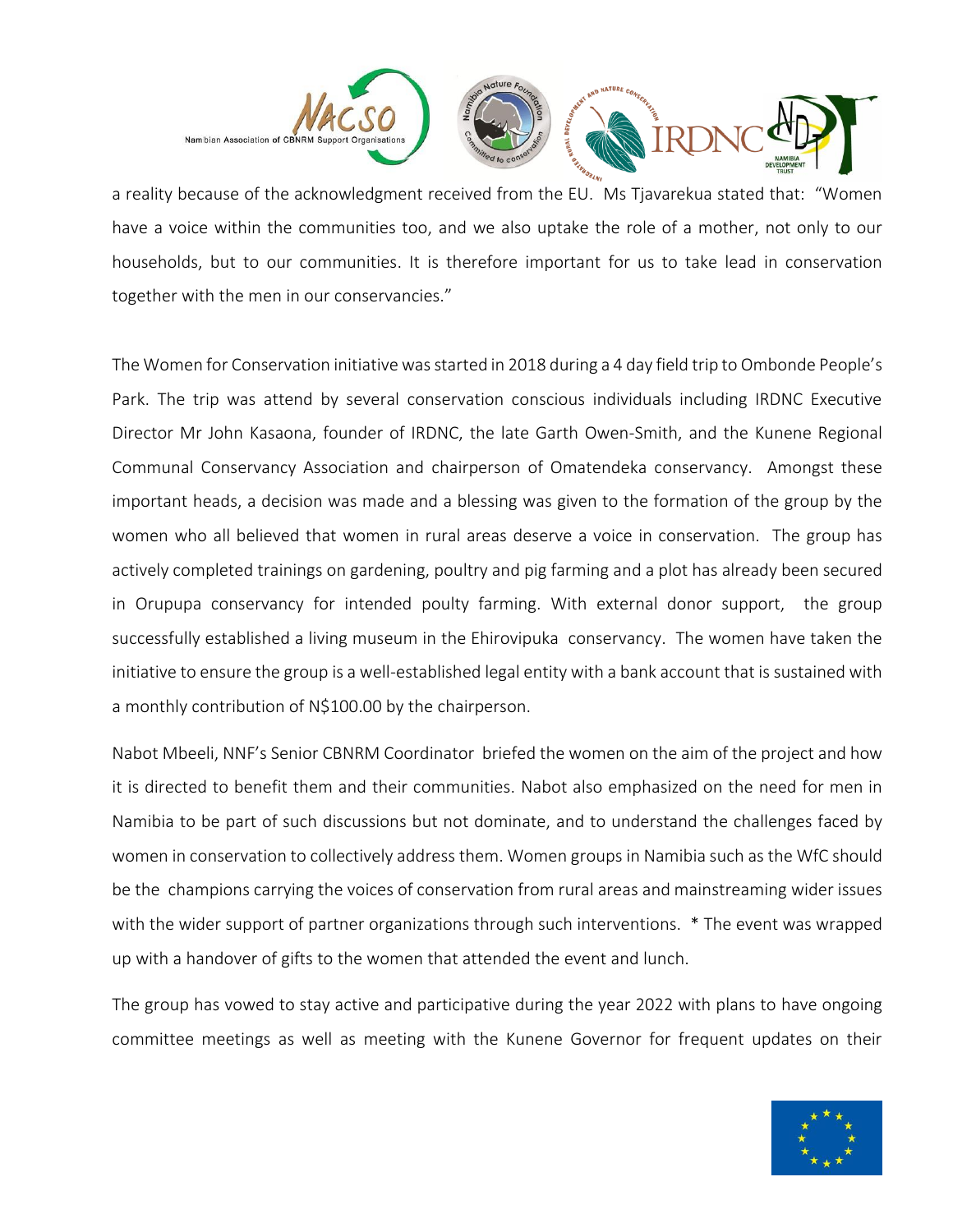

activities. They further aim to lobby for funding to kick start the poultry and garden projects, maintain the traditional village and purchase uniforms for their conservancy's wildlife game guards.

---end—

Notes to editor: Photographs File Number: Image 1

Group photo: Attendees to the agenda plan Caption: Attendees to the agenda planning meeting after receiving their gifts from the conservation consortium

Photographs File Number: Image 2 Individual photo: Ms Tjavarekua Caption: WfC co-founder and chairperson Ms Tjavarekua

## About

Namibia Nature Foundation (NNF) is a registered non-governmental organisation founded in 1987. It is a non-profit and funding institution with an independent board of trustees. The foundation initiates, supports and promotes activities that conserve the environment, protect biodiversity and foster the sustainable and ethical use of natural resources. www.nnf.org.na

 Namibia Development Trust (NDT) was registered on 21st of March in 1989 under the Trusts Monies Act of 1934, NDT is a non-Governmental Organisation. It was founded in 1987 as a welfare organisation to channel aid from the European Commission to communities disadvantaged by past colonial policies.

Integrated Rural Development and Nature Conservation (IRDNC) is a non-governmental organisation and registered trust in Namibia. It evolved out of a pioneering partnership with community leaders in